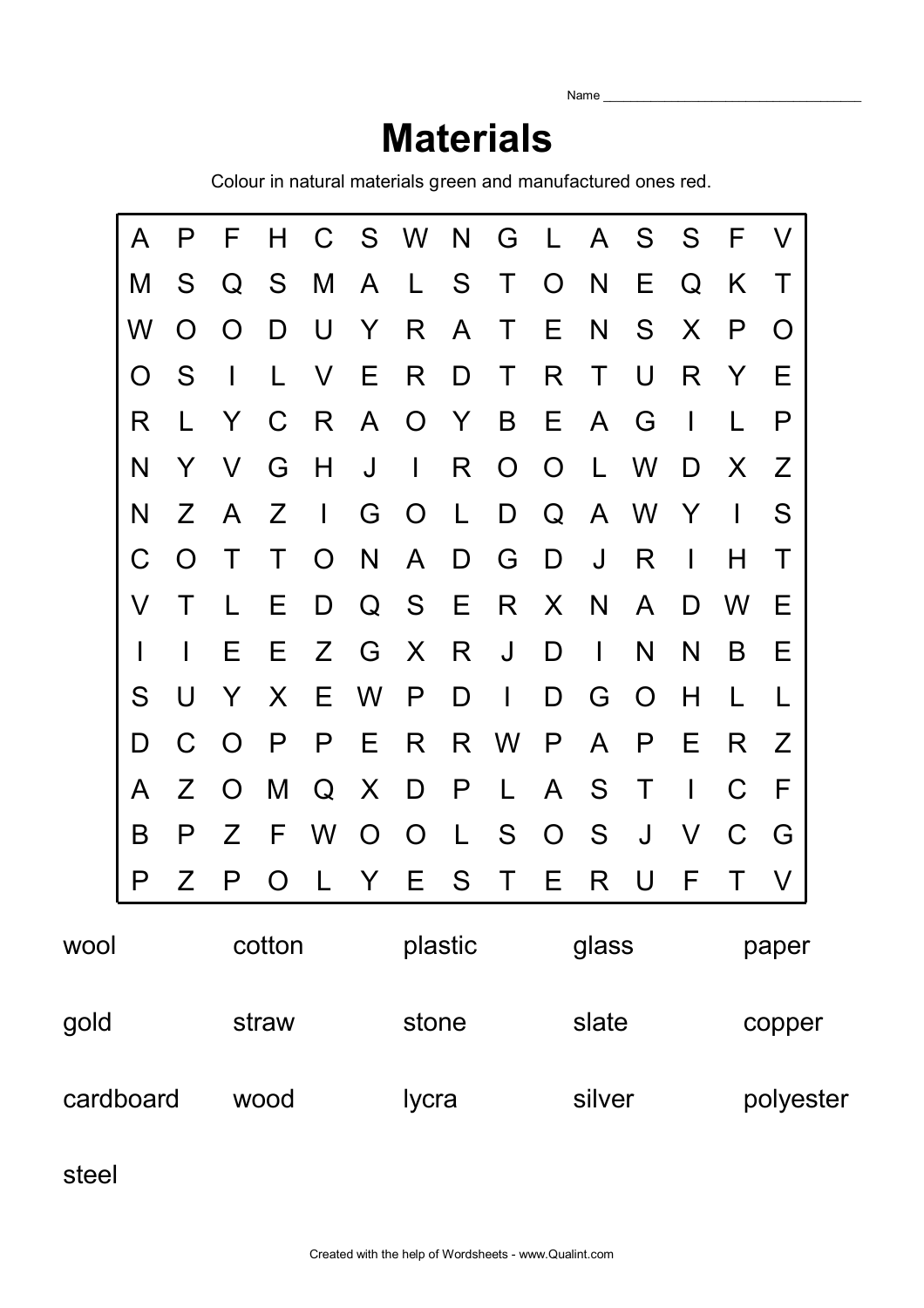## **Materials**

Name

Colour in natural materials green and manufactured ones red.



steel

Created with the help of Wordsheets - www.Qualint.com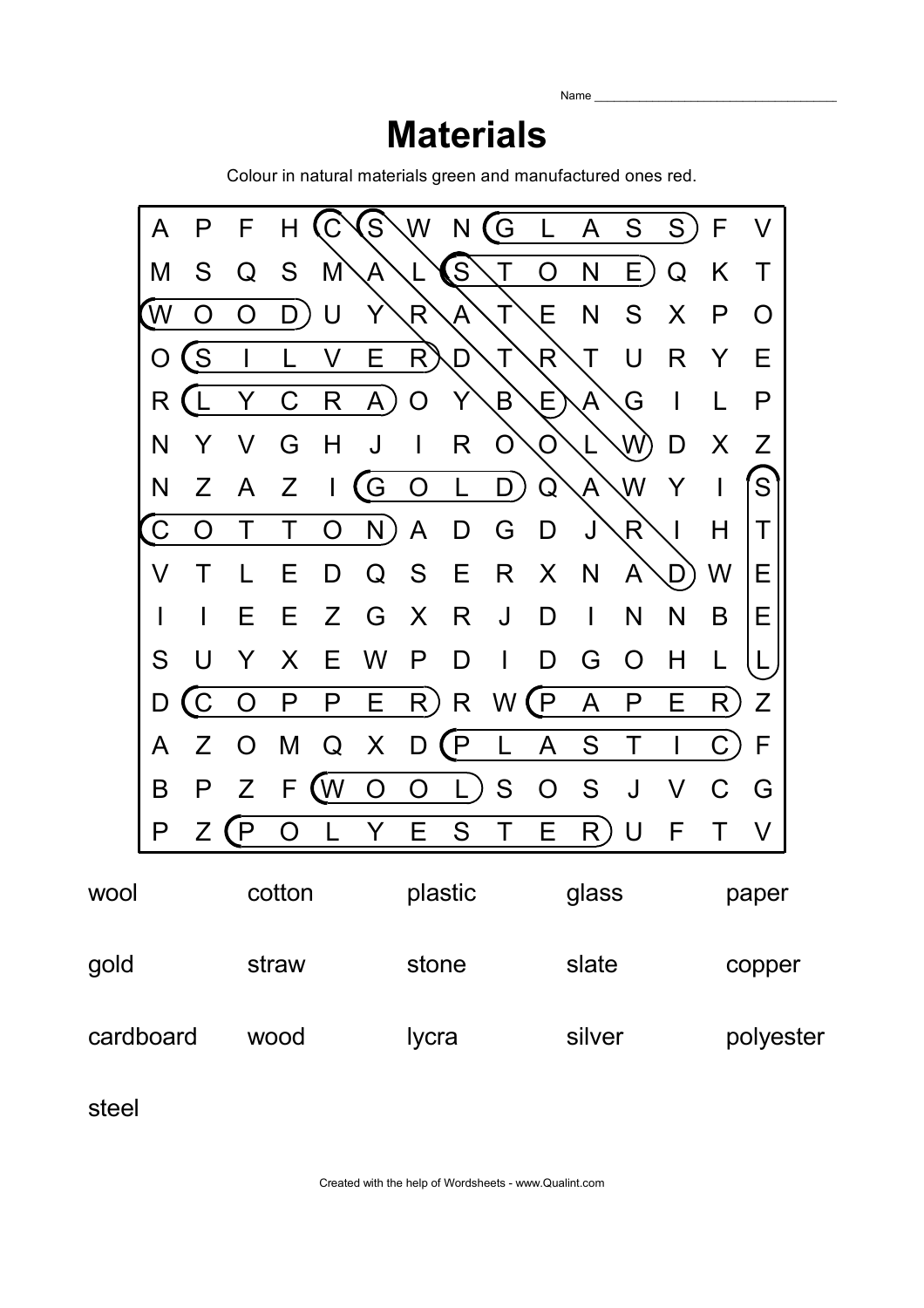# **Materials**

Name



### **Across Down**

- 1. this is dug from the ground and used in roofs
- 2. this is man made bags from supermarkets are made from this.
- 8. this is transparent
- 9. this natural fibre comes from a plant
- 10. this is made from trees and can be written on
- 11. this is used in some houses to make houses. We use it to keep animals warm
- 13. a precious metal used to make jewellery

- 1. Sheffield is famous for this. Cutlery is often made from this.
- 2. this manufactured material is used in clothes.
- 3. another metal used in jewellery
- 4. this is used to make boxes
- 5. comes from sheep
- 6. this is used to make wire and pipes
- 7. this is stretchy and is used in clothes
- 11. this is used to make houses
- 12. this is used to make furniture